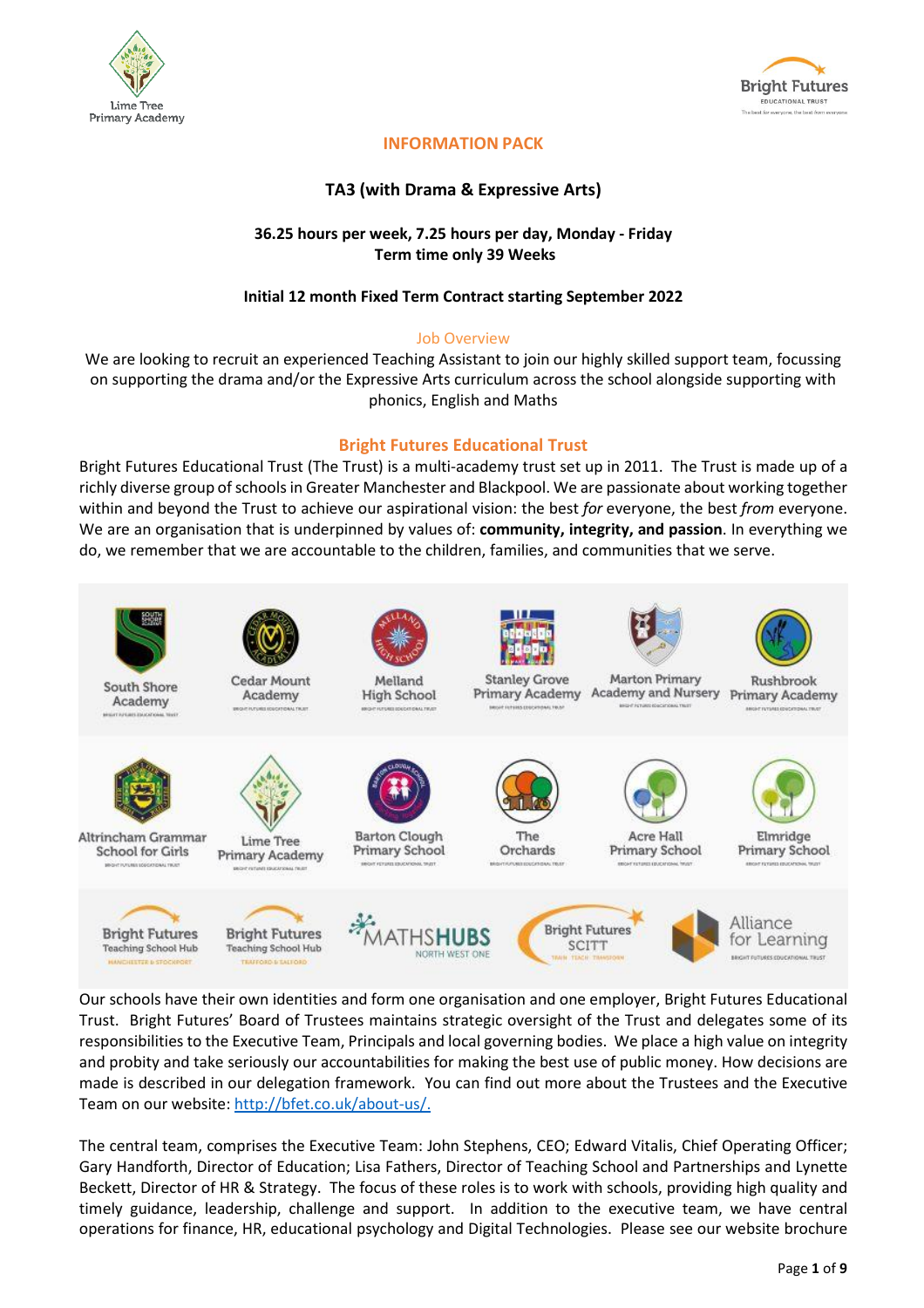



which explains our central operations: <u>[Working](http://bfet.co.uk/wp-content/uploads/2019/07/BFET-Booklet-July-2019.pdf) together for a Bright Future.</u>

Bright Futures Development Network is another important outward facing component of our organisation. Underneath this umbrella we have 5 network hubs. 'The Alliance for Learning' (AFL) which provides school improvement services and CPD to over 700 schools [\(http://allianceforlearning.co.uk/\)](http://allianceforlearning.co.uk/); a North West Maths' hub providing mathematics training and coaching to 500 schools: a SCITT (School Centered Initial Teacher Training) which is the largest in the North West. After significant national reforms to the teaching school policy, Bright Futures was designated with two new large-scale Teaching School Hubs in 2021. The areas we serve are Manchester, Stockport, Salford and Trafford.

Collaboration and strong relationships form one of the 'commitments' in our Strategy and all components of the Bright Futures' family work closely together. Our Strategy was developed collaboratively and can be found on our website: Our [Strategy.](http://bfet.co.uk/about-us/our-strategy/)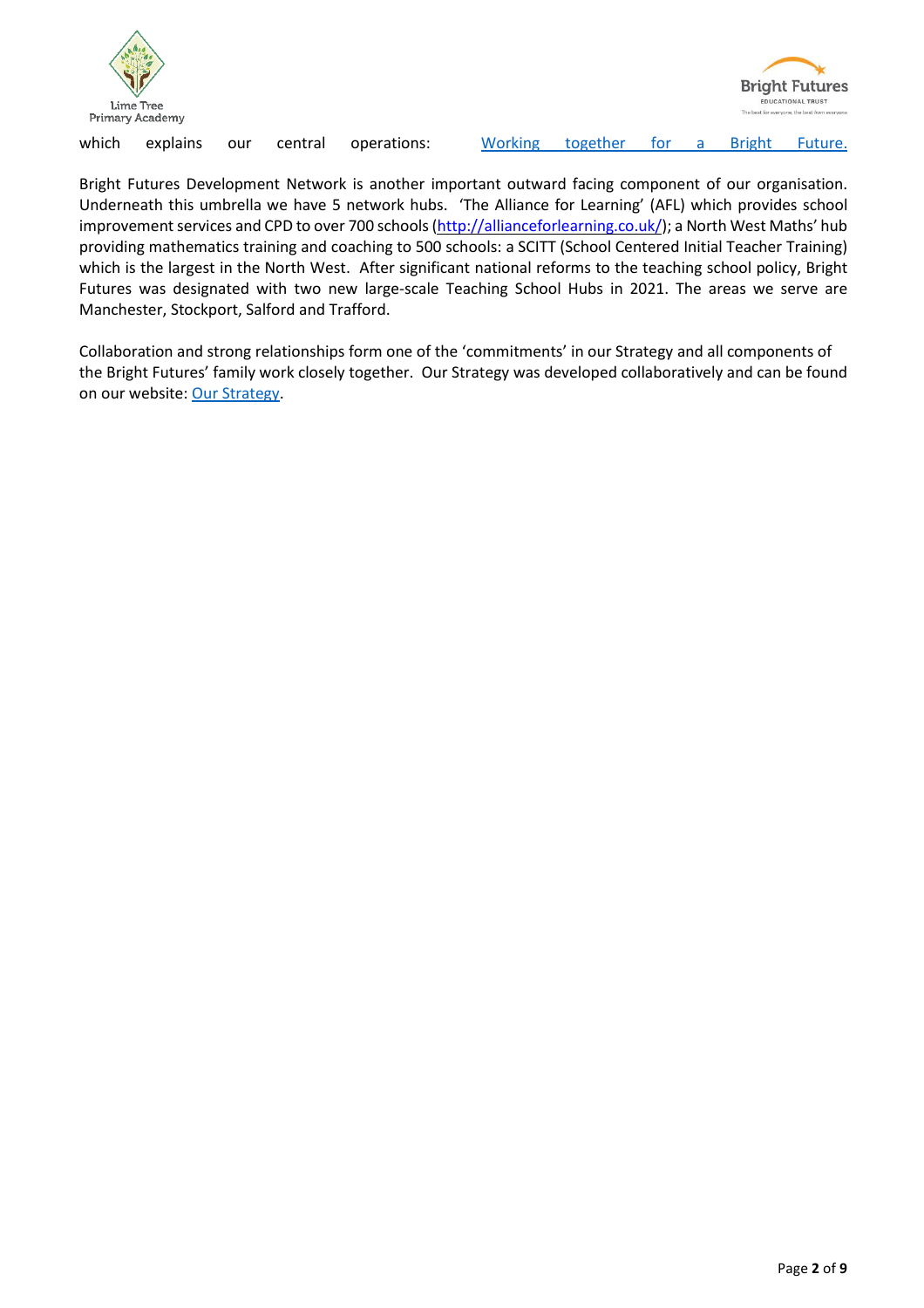





# *About Lime Tree*

Lime Tree Primary Academy is an Ofsted outstanding, nationally designated Teaching School that educates children aged from 2 to 11 years old.

Situated in the Borough of Trafford, our facility benefits from extensive grounds incorporating a working farm and several dedicated Forest School areas. The school building boasts spacious, light filled learning spaces and state of the art technology and resources.

At Lime Tree Primary Academy, we offer our pupils the very best start in their education through the careful nurturing of individuals via ingredients of creativity, innovation and academic challenge. We passionately believe that it is every child's right to receive an education that fosters a lifelong love of learning.

# *Lime Tree's Values*

We believe in and strive for…

Skilled knowledgeable, independent and resilient **Learners**

Creative, imaginative, structured and adaptable **Thinkers**

World aware, community spirited, caring and healthy **Individuals**

# **A place where everyone loves to learn.**

Lime Tree exists, to push the boundaries, remove the barriers and challenge the ordinary, enabling learning construction that is truly accessible for all. Through research, innovation and creativity we champion education as the vehicle to ignite passions, discover talent, nurture self-belief and become the very heart of our community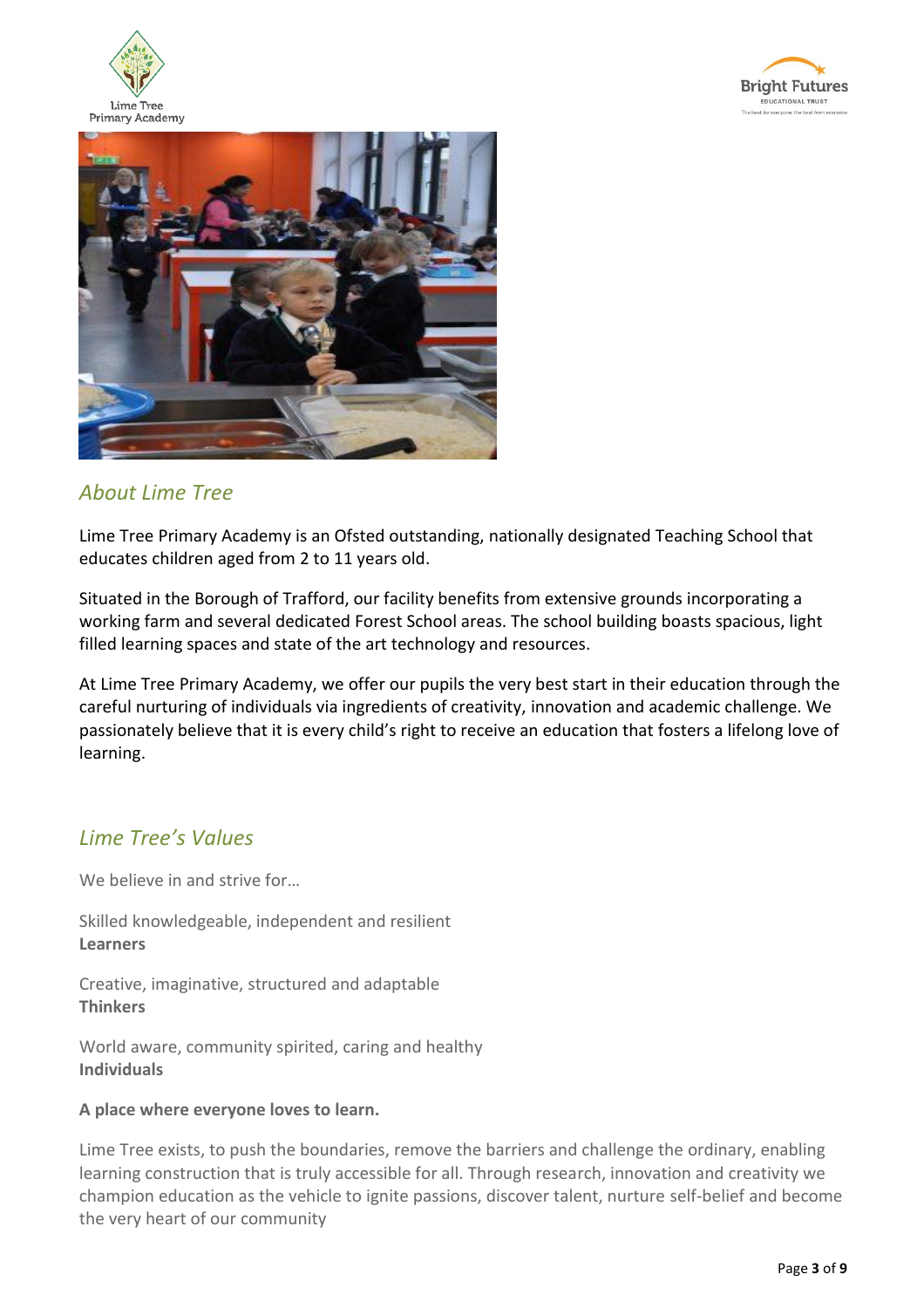





**Bright Futures** 

A great place to work

 **Why work for us?**

We offer a great opportunity to join an organisation which really lives its values. Our working environment is very inclusive and whilst you can expect to be challenged in your role, you will be supported through professional learning, treated fairly and with dignity and respect. Please see the Equality,

diversity and inclusion statement on our website: [http://bfet.co.uk/vacancies/.](http://bfet.co.uk/vacancies/)

#### **Terms and Conditions**

| Salary:               | NJC scale point 12-19 (Bright Futures grade 5). The actual pay based on the below<br>working pattern is £19,327-£22,201 per annum |
|-----------------------|-----------------------------------------------------------------------------------------------------------------------------------|
| <b>Working weeks:</b> | The role will work 36.25 hours per day over 5 days per week, 39 weeks during school<br>term time:                                 |
| <b>Pension:</b>       | Local government pension scheme. Please take a look at the website:<br>https://www.gmpf.org.uk/                                   |
| Other:                | We offer salary sacrifice schemes for purchasing cycles and technology, through<br>monthly interest free salary deductions.       |

#### **How to Apply**

We can only accept completed application forms, rather than CVs. This is because the regulatory guidelines of Keeping Children Safe in Education, require us to check various details of job applicants and an identical application format for each candidate enables us to do this.

Our new portal contains our application form and disclosure of criminal background form. The portal link is <https://bfet.jotform.com/221173503594958> Please upload BOTH forms by 12pm on Tuesday 28<sup>th</sup> June 2022.

The shortlisting will take place on Tuesday 28<sup>th</sup> June 2022 with the interview/selection process on Friday 1st **July 2022.**

# **Keeping Children Safe in Education**

**Bright Futures Educational Trust is committed to safeguarding and promoting the welfare of children and young people and we expect all staff and volunteers to share this commitment. This post is exempt from the Rehabilitation of Offenders Act 1974; pre-employment checks will be carried out and references will be sought for shortlisted candidates and successful candidates will be subject to an enhanced DBS check and other relevant checks with statutory bodies.**

#### **Data Privacy**

You can the details of how we use the personal data that you provide us with in our Job Applicants' privacy notice on our website: <http://bfet.co.uk/wp-content/uploads/2018/07/BFET-Applicant-privacy-notice-002.pdf>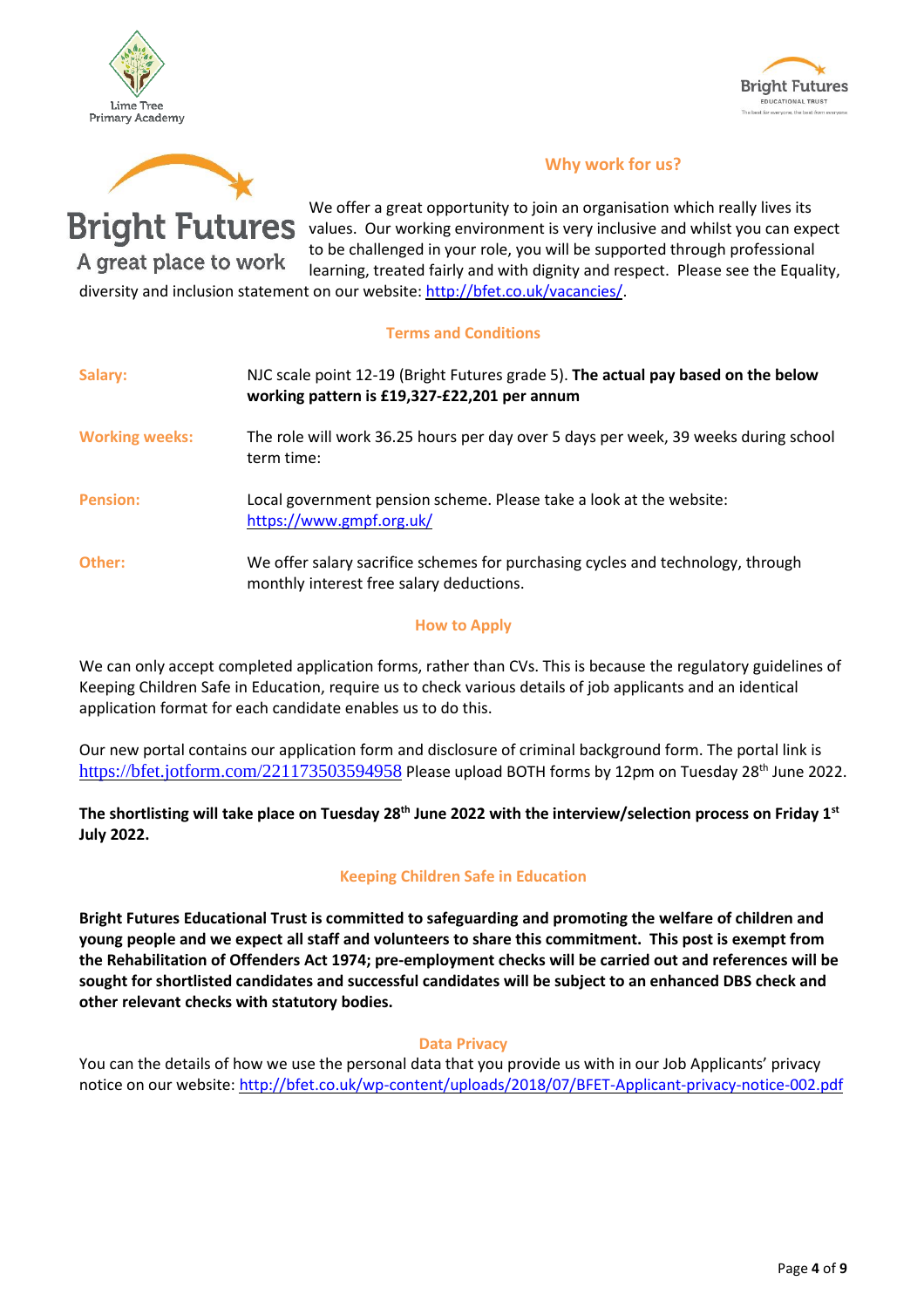



# **JOB DESCRIPTION TA 3 (with Drama/Expressive Arts)**

#### **KEY PURPOSE OF THE JOB**

#### **Key Role/Functions**

The primary focus will be supporting with delivering phonics, supporting with English and Maths. The additional focus will be planning and delivering wider opportunities for expressive arts curriculum across school each day.

To work under the guidance of teaching/senior staff and within an agreed system of supervision, to implement expressive arts programmes groups. This could include those requiring detailed and specialist knowledge in particular areas and will involve assisting the teacher in the whole planning cycle and the management/preparation of resources.

#### **Specific Duties and Responsibilities:**

#### **1. Support for Pupils within the drama and/or expressive arts curriculum**

- To support pupils' development and promote independence in a safe, secure and challenging environment employing strategies to recognise and reward achievement;
- To support the learning of individuals and groups of pupils as identified in the weekly curriculum planning and to act as a role model, setting high expectations;
- To focus on individual pupils to ensure their needs are being met within the group;
- To encourage pupils to interact and work co-operatively with others;
- To observe, record and support the development and progress of pupils to identify individual needs and difficulties and to feed back to pupils in relation to their progress and achievement;
- To promote the inclusion and acceptance of all pupils within the classroom;

#### • **Support for Teachers with the English and Maths**

- To plan with teachers the daily/weekly programme of lessons, activities and events in order to support pupils and adjust lessons/work plans as appropriate;
- To liaise with other professionals to ensure an appropriate learning environment;
- To set out, prepare, use and tidy equipment;
- To promote home-academy partnerships;
- To listen, support and discuss issues sensitively with parents and carers under the teacher's supervision and to participate in feedback sessions/meetings with parents where appropriate and directed;
- To monitor and evaluate pupils' responses to learning activities through observation and planned recording of achievement against pre-determined learning objectives;
- To provide objective and accurate feedback and reports as required to the teacher on pupil achievement progress and other matters ensuring the availability of appropriate evidence;
- To be responsible for keeping and updating records as agreed with the teacher, contributing to reviews of systems/records as required;
- To work with an established discipline policy to anticipate and manage behaviour constructively, promoting self-control and independence.

#### **3. Support for the drama and/or expressive arts curriculum**

- To prepare, plan and manage specific activities/teaching programmes, adjusting activities according to pupils' responses/needs;
- To set out and prepare equipment indoors and outdoors;
- To support the use of ICT in learning activities and develop pupils' competence and independence in its use;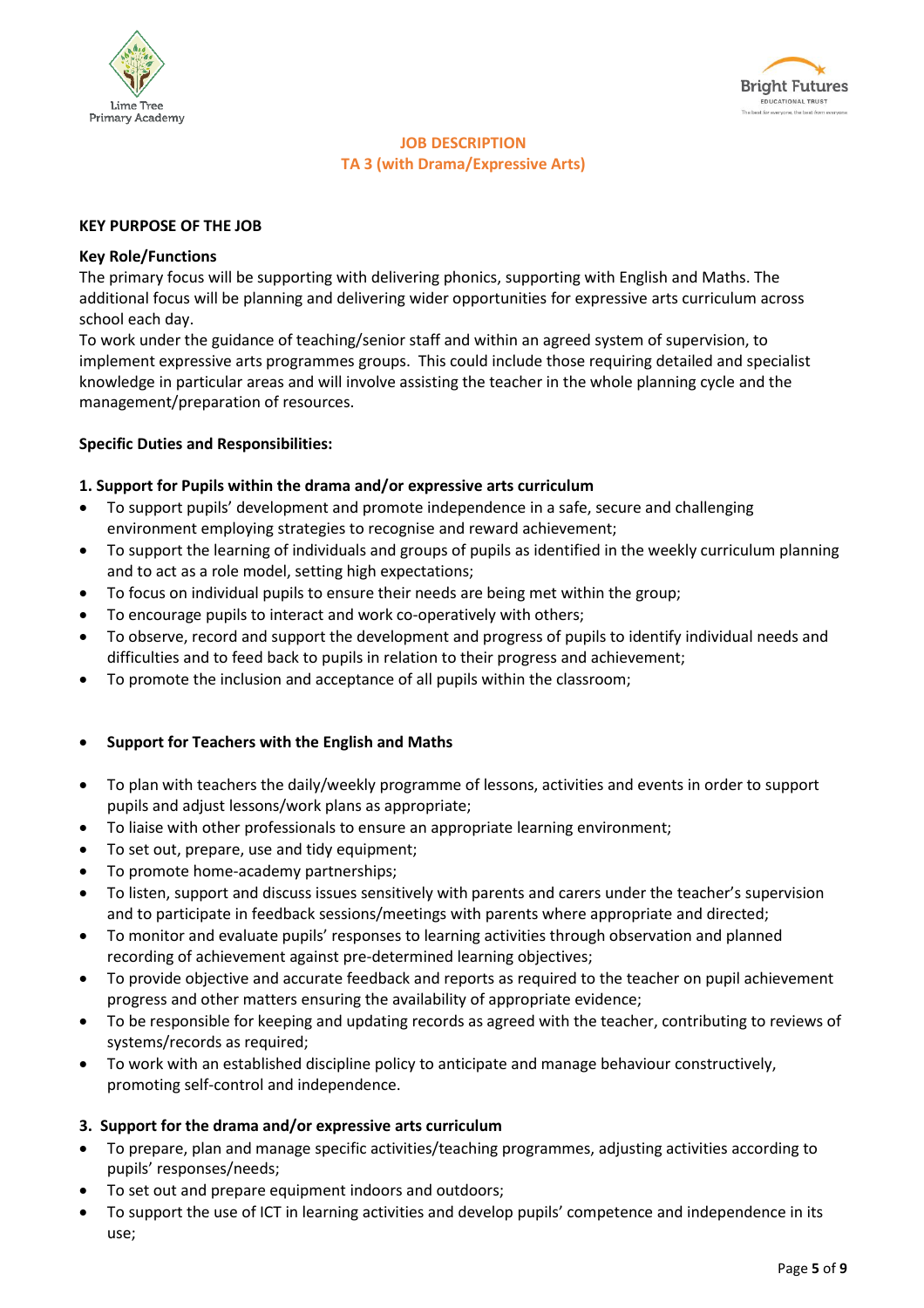



- To help pupils access learning activities through specialist support;
- To determine the need for, prepare and maintain general and specialist equipment and resources.

#### **4. Support for The Academy**

- To promote the policies and ethos of the academy, e.g. personal and social and to promote positive values, attitudes and good pupil behaviour, dealing promptly with conflict and incidents in line with established policy and encouraging pupils to take responsibility for their own behaviour;
- To display pupils' work to reflect their achievement;
- To supervise pupils on outings and visits as required;
- To attend staff meetings as required;
- To be aware of and comply with policies and procedures relating to child protection, safeguarding, health, safety and security and to refer all concerns to the Head of School, receiving training where necessary from the academy;
- To treat all information relating to a pupil as strictly confidential, and to be aware of and comply with academy policy and practice, receiving training where necessary from the academy;
- To support and encourage students on childcare courses, work experience, teaching practice, etc.;
- To be a proactive member of the academy team;
- To establish constructive relationships and communicate with other agencies/professionals in liaison with the teacher, to support the achievement and progress of pupils;
- To provide appropriate guidance and supervision and assist in the training and development of staff as appropriate;
- To undertake planned supervision of pupils' out of academy hours learning activities;
- To attend relevant courses and learning activities in order to update knowledge as required;
- To take opportunities to develop own areas of interest and expertise and to use these to advise and support others or to organise specific projects.

#### **GENERAL**

• The Teaching Assistant may be called upon to perform other duties that the Head of School considers reasonable, that are commensurate with the grading and designation of the post

#### **Professional Development**

- Identify CPD Opportunities and undertake professional reading
- Attend staff meetings and INSET days
- Participate in Performance Management cycles
- Participate in pupil progress meetings

#### **Communication and Community Links**

- Fully support the life and work of the academy
- Develop and maintain positive and effective relationships with parents, the local community and governors
- Develop and maintain links with the LA advisory and support services
- Ensure that parents are well-informed

#### **KEY ORGANISATIONAL OBJECTIVES**

The Post holder will contribute to the academy's objectives in service delivery by:

• Enactment of Health and Safety requirements and initiatives as directed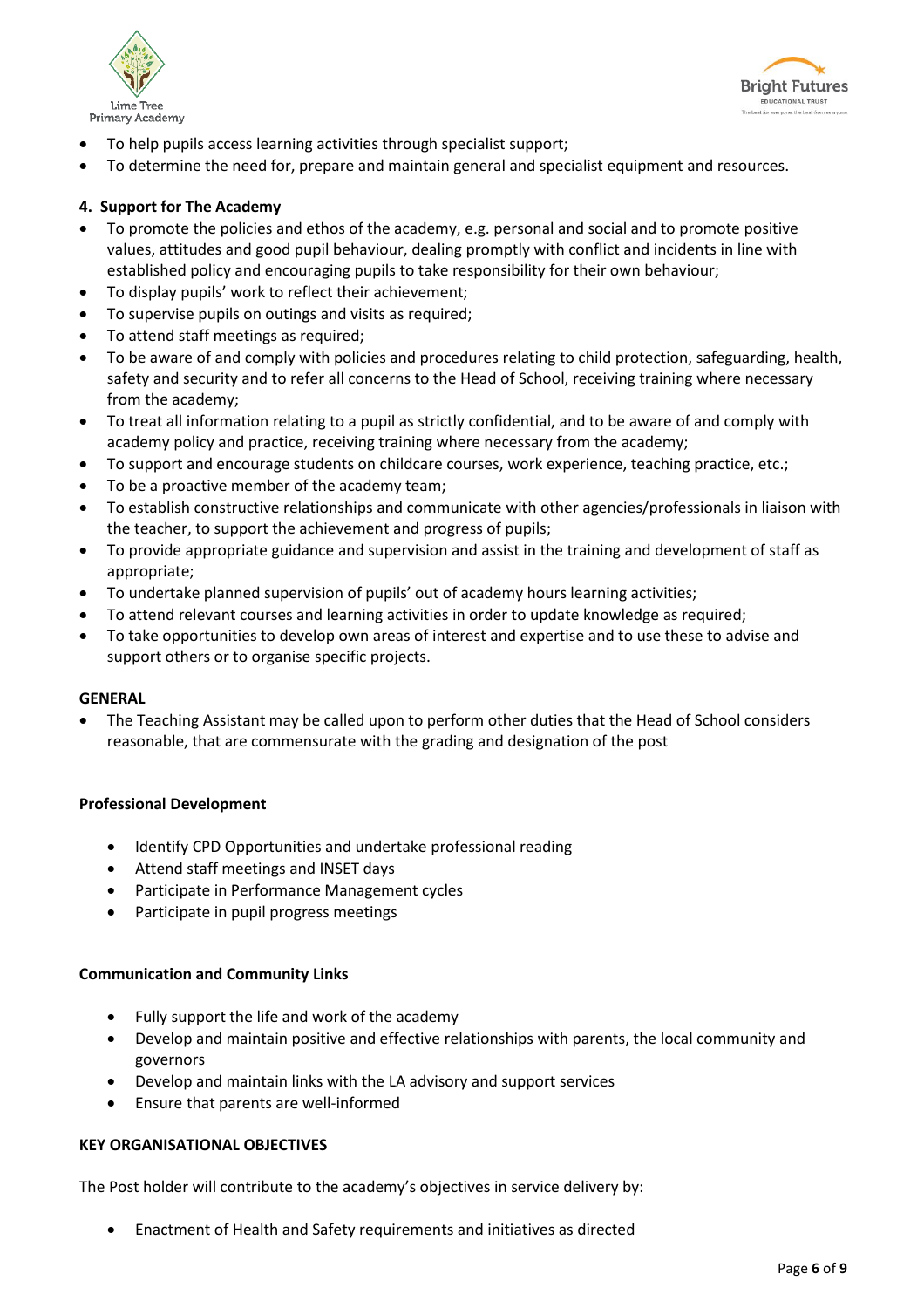



- Ensuring compliance with Data Protection legislation
- At all times operating within the Academy's Equal Opportunities framework
- Commitment and contribution to improving standards for pupils as appropriate
- Acknowledging Customer Care and Quality initiatives
- Contributing to the maintenance of a caring and stimulating environment for pupils
- •

#### **Equal Opportunity**

The post holder will be expected to carry out all duties in the context of and in compliance with the Enquire Learning Trust's Equal Opportunities Policies.

#### *SPECIAL CONDITIONS OF SERVICE*

Because of the nature of the post, candidates are not entitled to withhold information regarding convictions by virtue of the Rehabilitation of Offenders Act 1974 (Exemptions) Order 1975 as amended. Candidates are required to give details of any convictions on their application form and are expected to disclose such information at the appointed interview.

Because this post allows substantial access to children, candidates are required to comply with departmental procedures in relation to Police checks. If candidates are successful in their application, prior to taking up post, they will be required to give written permission to the Department to ascertain details from the Metropolitan Police regarding any convictions against them and, as appropriate the nature of such convictions.

#### **Dignity and Respect at Work**

The post holder will be expected to carry out all duties in the context of and in compliance with Bright Futures Dignity and Respect at Work Policy.

#### **Keeping Children Safe in Education**

**Bright Futures Educational Trust is committed to safeguarding and promoting the welfare of children and young people and we expect all staff and volunteers to share this commitment. This post is exempt from the Rehabilitation of Offenders Act 1974; pre-employment checks will be carried out and references will be sought for shortlisted candidates and successful candidates will be subject to an enhanced DBS check and other relevant checks with statutory bodies.**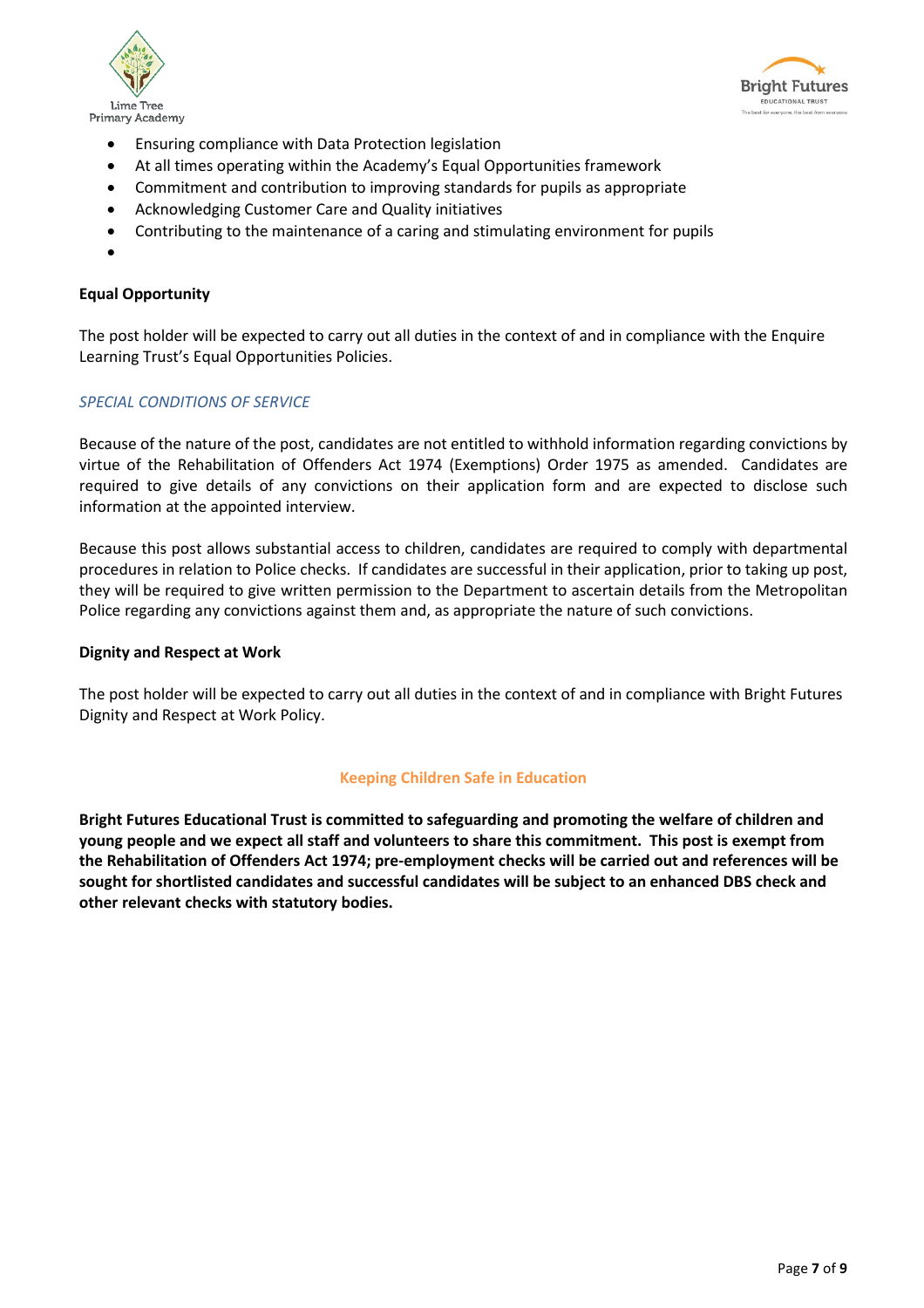



#### **PERSON SPECIFICATION**

| <b>POST TITLE: Teaching Assistant Level 3 (Drama/ Expressive Arts)</b>                                                                                           |                             |       |  |  |  |
|------------------------------------------------------------------------------------------------------------------------------------------------------------------|-----------------------------|-------|--|--|--|
| PERSON SPECIFICATION                                                                                                                                             |                             |       |  |  |  |
| <b>MINIMUM ESSENTIAL REQUIREMENTS</b>                                                                                                                            | <b>METHOD OF ASSESSMENT</b> |       |  |  |  |
| <b>Qualifications and Experience</b>                                                                                                                             |                             |       |  |  |  |
| NVQ Level 3 or equivalent Qualification in Teaching and Learning.                                                                                                | E                           | A/C   |  |  |  |
| Excellent numeracy and literacy skills (minimum GCSE).                                                                                                           | E                           | A/C   |  |  |  |
| Experience of working in a school environment.                                                                                                                   | E                           | A/I   |  |  |  |
| Experience of working with children with specific social and emotional<br>needs.                                                                                 | D                           | A/I   |  |  |  |
| Formal recognised training in drama and/or Expressive Arts.                                                                                                      | E                           | A/I   |  |  |  |
| Relevant first aid training or willingness to carry out training.                                                                                                | D                           | A/C/I |  |  |  |
| <b>Skills</b>                                                                                                                                                    |                             |       |  |  |  |
| Ability to work independently and as part of a team.                                                                                                             | E                           | A/I   |  |  |  |
| Ability to work with creativity, imagination and optimism in the<br>creation of a happy, challenging and effective learning environment.                         | E                           | A/I   |  |  |  |
| Demonstrate good communication skills, both written and spoken,<br>with adults and children.                                                                     | E                           | A/I   |  |  |  |
| Ability to establish effective working relationships with a wide range of<br>people.                                                                             | E                           | A/I   |  |  |  |
| Ability to contribute to a range of teaching, learning and pastoral<br>activities.                                                                               | E                           | A/I   |  |  |  |
| Ability to observe, monitor and provide constructive feedback on<br>pupils' progress.                                                                            | E                           | A/I   |  |  |  |
| Ability to build and maintain effective relationships with pupils,<br>treating them equitably, with respect and consideration.                                   |                             |       |  |  |  |
| Ability to understand the roles of parents and carers in pupils' learning                                                                                        | E                           | A/I   |  |  |  |
| and demonstrate ability to liaise with parents and carers sensitively<br>and effectively.                                                                        | D                           | A/I   |  |  |  |
| Ability to take responsibility, with minimum supervision, for delivering<br>work programmes over an extended period to groups of children with<br>complex needs. | E                           | A/I   |  |  |  |